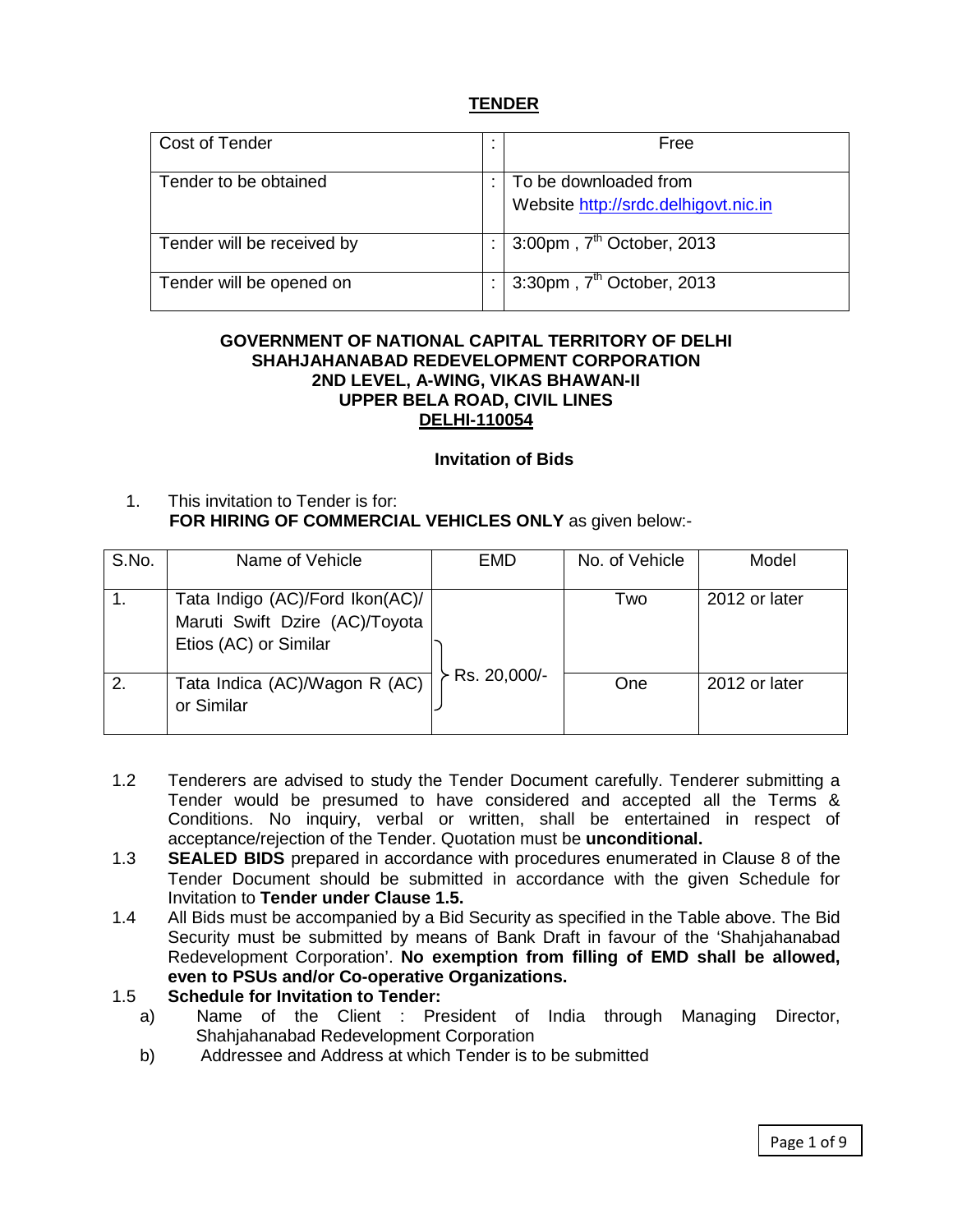# **GENERAL MANAGER SHAHJAHANABAD REDEVELOPMENT CORPORATION 2ND LEVEL, A-WING, VIKAS BHAWAN-II, UPPER BELA ROAD, CIVIL LINES, DELHI-110054**

- c) Latest time and date for receipt of Tender Document: 3:00pm, 7<sup>th</sup> October, 2013
- d) Place, Time and Date of Opening of Bid: **O/o DY. GENERAL MANAGER (F&A), SRDC,**

# **Vikas Bhawan-II at** 3:30pm, 7<sup>th</sup> October, 2013

**Note: The Corporation shall not be responsible for any postal delay about nonreceipt/non-delivery of the documents. Documents not complete shall be summarily rejected.**

### **2.Eligibility Criteria**

- 2.1 The tenderer should have the experience of providing commercial vehicles (taxies) to any reputed organization or Govt. Deptt., for the last TWO YEARS. Proof to this effect to be attached with Technical Bid.
- 2.2 The turnover of the agency/firm/company submitting tender should not be less than Rs.3,00,000/- during the last financial year and should attach with the Technical Bid a copy of the Balance Sheet/Income tax return.
- 2.3 The tenderer firm/agency/company should have a valid Permanent Account Number (PAN) of the Income Tax Dept. and copy of the same is to be attached with the Technical Bid. Copy of Income tax clearance/return up to last financial year should also be attached.
- 2.4 The tenderer firm/agency/company should have a valid Service Tax Registration Number and copy of the same is to be attached with the Technical Bid. Copy of Service tax clearance/Return of last financial year should also be attached.
- 2.5 The tenderer should submit an affidavit with the Technical Bid that he or his firm has not been black listed by any Organization / Government Department on the date of submission of this bid.

# **3. Payment Terms:**

The payment shall be made on submission of the bills after the satisfactorily completion of the work assigned, and the lowest rate approved after deducting penalties if any.

# **4. PROCEDURE OF SUBMISSION OF BIDS:**

- 4.1 It is proposed to have two-cover system for this tender
- I) Technical Bid (Details of the Agency) in one cover, and
- II) Financial Bid in another cover.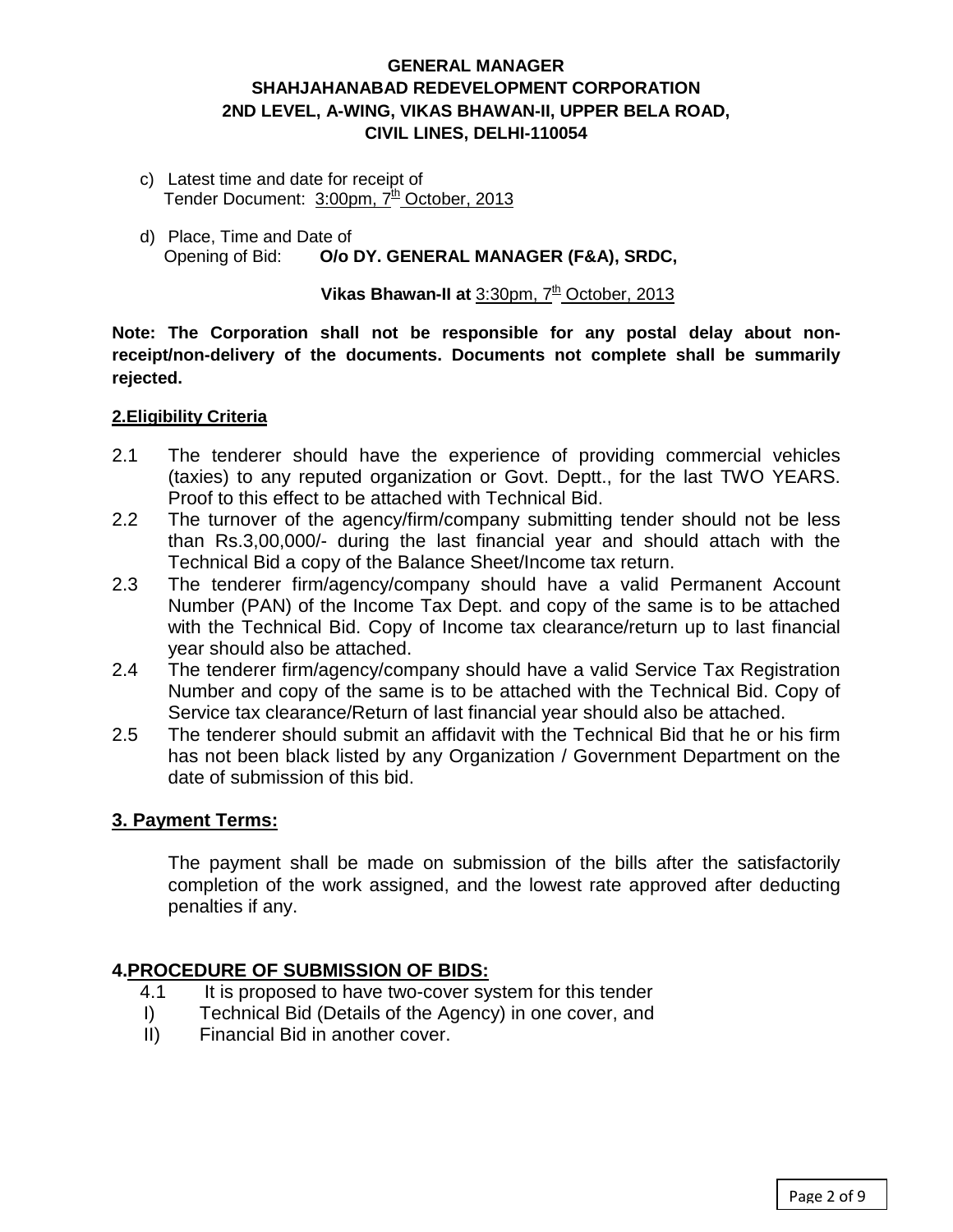- 4.2 Technical bid of the tender should be put in a separate sealed cover super scribing the words "**TECHNICAL BID"**. **The EMD should be placed with the Technical Bid**. Financial Bids in separate sealed cover will be opened, only of those who qualify technically, on 15<sup>th</sup>, October, 2013 at the same place where the technical bids have been opened. In case of change of date etc., it will be communicated to the technically qualified tenderers on telephone or otherwise.
- 4.3 Both the Technical Bid cover and Financial Bid cover are to be placed in a single sealed cover scribing **"TENDER FOR HIRING OF VEHICLES"**.
- 4.4 The cover so prepared should clearly indicate the name and address of the tenderer, so that in the even of being declared late it can be returned unopened.
- 4.5 Each paper of the tender should be a complete document and should be bound as a volume. Different copies must be bound separately.
	- 5 The successful Tenderers shall have to submit Performance Guarantee of Rs. 50,000/- **(Rupees Fifty Thousand only)** by way of Demand Draft/ FDR /Bank Guarantee for successful performance during contract period in favour of Shahjahanabad Redevelopment Corporation.
	- 6 The price charged for the services provided under the contract by the Tenderrer shall in no event exceed the lowest price at which the Tenderer provides the service of identical description to any person/organization including the Department or any Department of the Central or State Government or any Statutory Undertaking of the Central or State Govt., as the case may be, during the currency of the Contract.
	- 7 **Payment terms**: Payment will be made on the monthly basis i.e. the contractor shall submit the bill by  $7<sup>th</sup>$  of next month after completion and signing the agreement and furnishing of performance guarantee as per Clause 5.
	- **8** All the tenderers are requested to send their bids in a single sealed cover subscribed with Tender **FOR HIRING OF COMMERCIAL VEHICLES and the wordings "DO NOT**  OPEN BEFORE on  $\mathbf{Z}^{\underline{\text{th}}}$  October, 2013.
	- 9 The tender should be a complete document and should be bound as a volume.
	- **10 Terms and Conditions of Tendering Firm .**
	- **10.1** The vehicles provided by the contractor shall **Commercial Registration Number of Delhi** and should have **comprehensive insurance cover.**
	- 10.2 The Contractor will be responsible for total maintenance of hired vehicles and provide his own manpower and the Corporation will not provide any staff etc.
	- 10.3 The Agency shall not engage any Sub-Contractor or transfer the contract to any other person in any manner. The contractor shall not be permitted to transfer their right and obligations under contract to any other organizations or otherwise.
	- 10.4 The Contractor will work under the overall supervision/direction of the Managing Director or any other officer who may be specified by the Managing Director.
	- 10.5 The vehicles provided should be in good running condition and Air Conditioning system fully functional. The Company at any time can inspect the roadworthiness of the vehicles. The Model and Date of the Registration of the Vehicles should be of the year 2012 or thereafter.
	- 10.6 The number of vehicles can be increased or decreased on one day's Notice. The Contractor will provide the vehicles as per the actual requirement.
	- 10.7 The concerned Drivers will maintain a Log Book of each vehicle and the monthly bill will be processed on production of it.
	- 10.8 **Night Detention Charges will NOT** be payable for local duties.
	- 10.9 The contractor's staff/vehicles shall be available all the time as per their duty roaster and they shall not leave their place of duty without prior permission. The contractor shall provide immediate replacement to take place of any driver/vehicle, who is not available for duty at the place of posting.
- 10.10 The contractor shall also be responsible to provide all the benefits viz P.F., ESI, Bonus, Gratuity, Leave etc., to the staff engaged by the Contractor.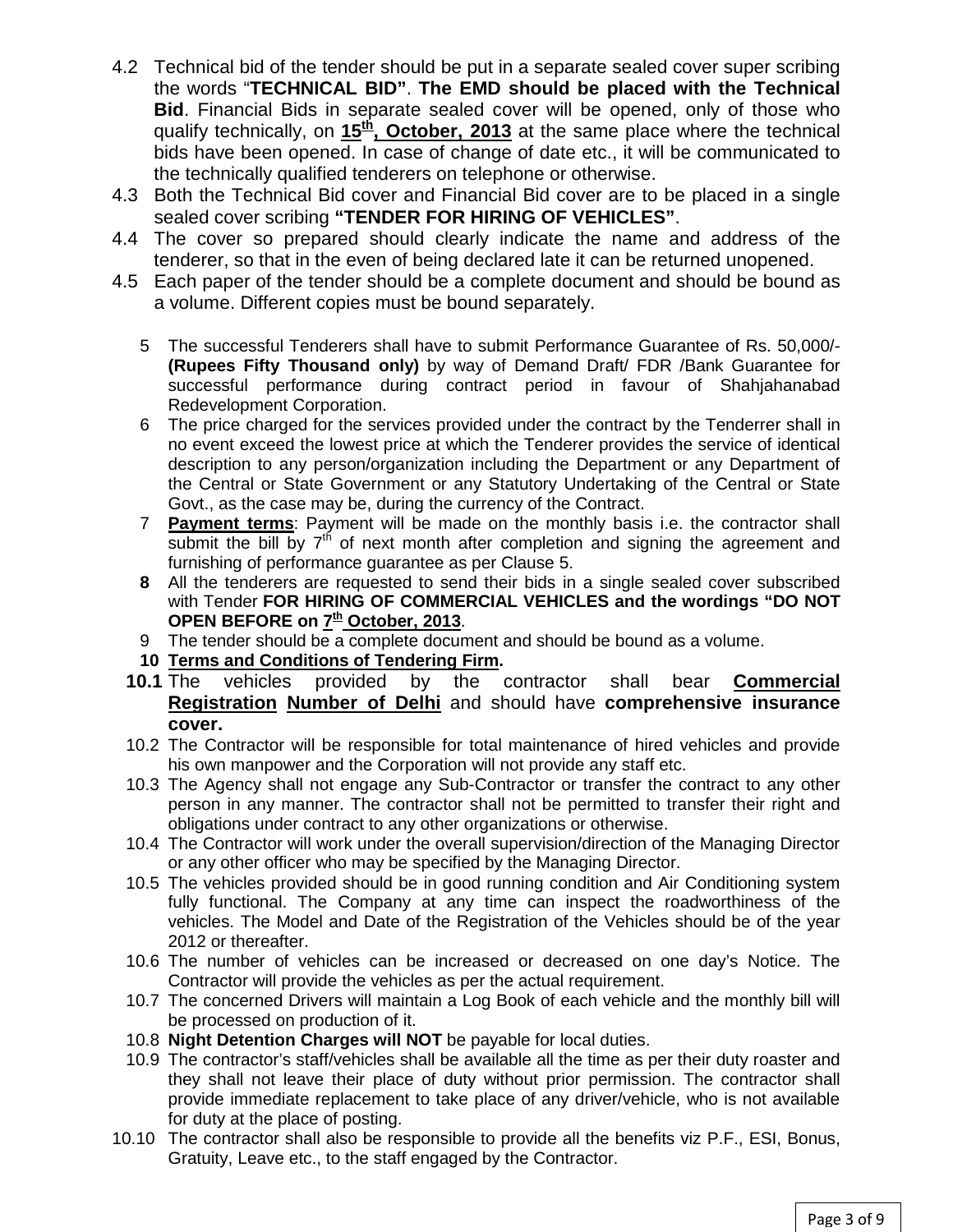- 10.11 The Company shall have the right to ask for the removal of any vehicle of the agency, not found in proper working order and person found incompetent.
- 10.12 Charges for Extra per Kilometer permissible only when the distance exceeds 80x30=2400 Kilometers. Charges for extra hours permissible only when the time duration exceeds 10x30=300 hours and **only one charge will be payable** i.e. hourly or kilometer charge, whichever is **more**.
- 10.13 Penalties.
- 10.13.1 For not maintaining the Log Book Rs. 1000/- per default.
- 10.13.2 For not providing the vehicle on time Rs. 100/- per hour of delay.
- 10.13.3 For misbehaving on part of driver Rs.1000/- per default.
- 10.13.4 Rs. 1000/- per default for not providing the substitute vehicle in case of Breakdown while on duty.
- 10.13.5 Penalty for not providing the vehicle / substitute vehicle will be levied at the double rate of the rate at which the vehicle has been hired.
- 10.13.6 For violation of any of the condition of the contract: Termination of contract and or Rs. 1000/- per default.
- 10.13.7 Printed terms and conditions of the Tenderers shall not be considered as forming part of their tenders. In case terms and conditions of the contract applicable to this invitation to tender are not acceptable to any tenderer, he should clearly specify deviation in its tender.
- 10.13.8 Similarly, in case the Service being offered has deviations from the specifications laid down in the tender, the tender shall describe in what respect and to what extent the Service offered differ/deviate from the specifications, even though the deviations may not be very material. Tenderer must state categorically whether or not his offer conforms to tender specification and indicate any deviations, if any.
- 10.13.9 The rate contact for hiring of vehicles shall be valid initially for ONE YEAR and the SRDC reserved the right to curtail or extend the validity of contract on mutual consent on the same rates and terms & conditions for a maximum of two more years, one year at a time upon the satisfactory functioning of the contractor.
- 10.13.10 The tenderer should take care that the number, rate and amount should be written in such a way that the interpolation is not possible. No blanks should be left which would be otherwise made the tender liable for rejection.
- 10.13.11 Any act on the part of the tenderer to influence anybody in the Corporation is liable for rejection of the tender.
- 10.13.12 Any person who is in Govt. service, or an employee of this Corporation should not be made partner to the contract by the contractor or directly or indirectly in any manner whatsoever.
- 10.13.13 The Company or any other person is not permitted to TENDER for works in SRDC in which his/her near relative(s) is (are) posted.
- 10.13.14 Vehicles provided by the contractor should bear Commercial Taxi cabs Registration Numbers and should have Comprehensive Insurance and Drivers so provided with the vehicle shall have valid commercial driving license and badges.
- 10.13.15 All the vehicles provided should be in good running condition and model should be 2012 and later and the contractor shall provide copies of the registration Certificate and Insurance policy within a week of awarding the work.
- 11 The driver deputed by the Contractor should be well behaved and should posses a **valid Commercial Driving License.**
- 12 The prices quoted in the tender should be **INCLUSIVE** of all other charges e.g. Service, Labour, handling, etc. but exclusive of Service Tax.
- **13 The contractor is required to supply the Vehicles at Delhi Secretariat / Vikas Bhawan-II and the mileage will be counted from the concerned venue accordingly.**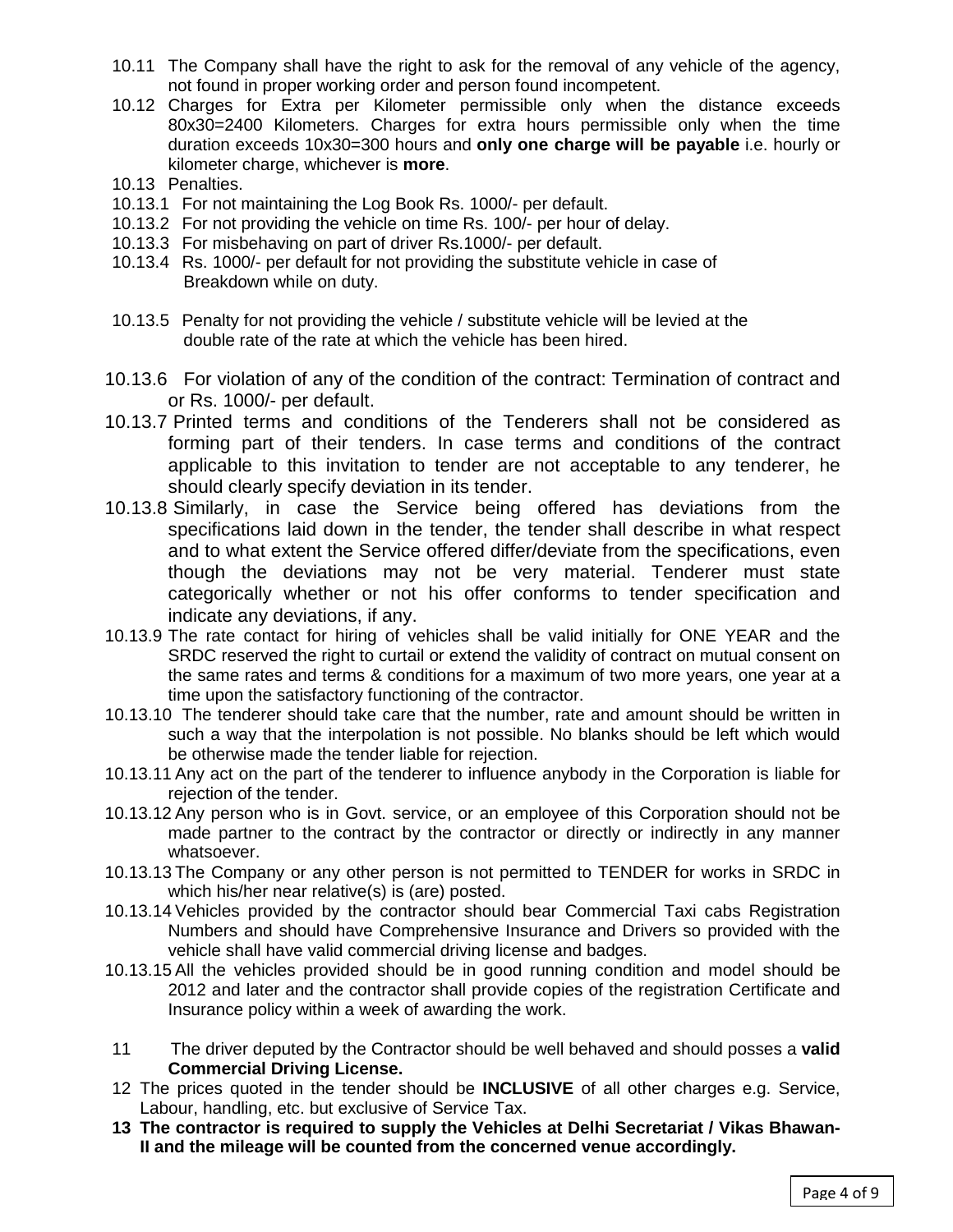- 14 The successful tenderer will have to submit a copy of Registration Certificate and copy of the insurance cover of the vehicle to be provided along with the Bio-Data and copy of Driving License of the Drivers within 15 days of award of Contract. Any change should be informed accordingly.
- 15 Managing Director, Shahjahanabad Redevelopment Corporation holds the rights to accept/reject any or all the tender(s) in part or full without assigning any reason thereof.
- 16 The Performance Security shall be valid for a period of 60 days after the expiry of full tenure of the contract and beyond the completion of all contractual obligations arising out of this tender and agreement thereto.
- *17 In the event of any breach / violation / contravention / impairment of any terms and conditions, 20% of the bill amount for the month will be deducted. In case the mistake is repeated or the tenderer withdraws the contract, Performance Security shall be forfeited in the event of breach / violation / contravention of the contract.*
- *18 In the event of any breach / violation / contravention / impairment of any terms and conditions, a part or full amount of Performance Guarantee will be forfeited. If the contractors fails to perform the obligations under the Contract or in the case of termination of contract for default or if any information furnished by the Contractor obligations is found false the Performance Security shall be forfeited.*
- *19 The Agency shall provide a non-judicial stamp paper of Rs. 100/- for preparing a contract / agreement. The Successful tenderer shall enter into a contract / agreement with the Corporation / Government as per the Terms and Conditions of the tender within one month from the date of issue of letter of acceptance or whenever called upon to do so by the Corporation / Government, whichever is earlier.*
- 20 Corporation / Government reserves the right to carry out post payment audit and / or technical examination of the final bill including all supporting vouchers, abstract etc. Corporation/Government further reserves the right to enforce recovery of any overpayment whenever detected after expiry of the contract / agreement.
- 21 If as a result of such audit and technical examination any overpayment is discovered in respect of any work done by the agency or alleged to have been done by the agency under the tender / agreement / contract, it shall be recovered by the Corporation / Government from the agency by any or all the methods prescribed above or through a Court of Law as the situation warrants.
- 22 The Contracting Agency shall indemnify the Corporation / Government against all other damages / charges and expenses for which the Corporation/ Government held liable or pays on account of the negligence of the Agency or his servants or any person under its control whether in respect of accident injury to the person or damages to the property or any member of the public or in executing the work or otherwise and against all claims and demands thereof.

# **Termination of Tender**

22. The Corporation / Government reserve the right to terminate the contract without assigning any reason at any time of its intention to do so and on the expiry of the said period of notice. The contract / Agreement shall come to an end without prejudice to any right or remedy that may be accrued to the concerned parties of this Contract / Agreement.

23. If any information furnished by the tenderer is found to be incorrect or false at any time the Tender / Contract / Agreement shall be liable to be terminated, after one calendar month's notice and the security deposit will also liable to be forfeited to the Department / Government / Corporation.

24. In case the Contracting Agency wants to terminate the Tender / Contract / Agreement, it shall have to give **three calendar month's notice** in advance to this effect to the Corporation / Government.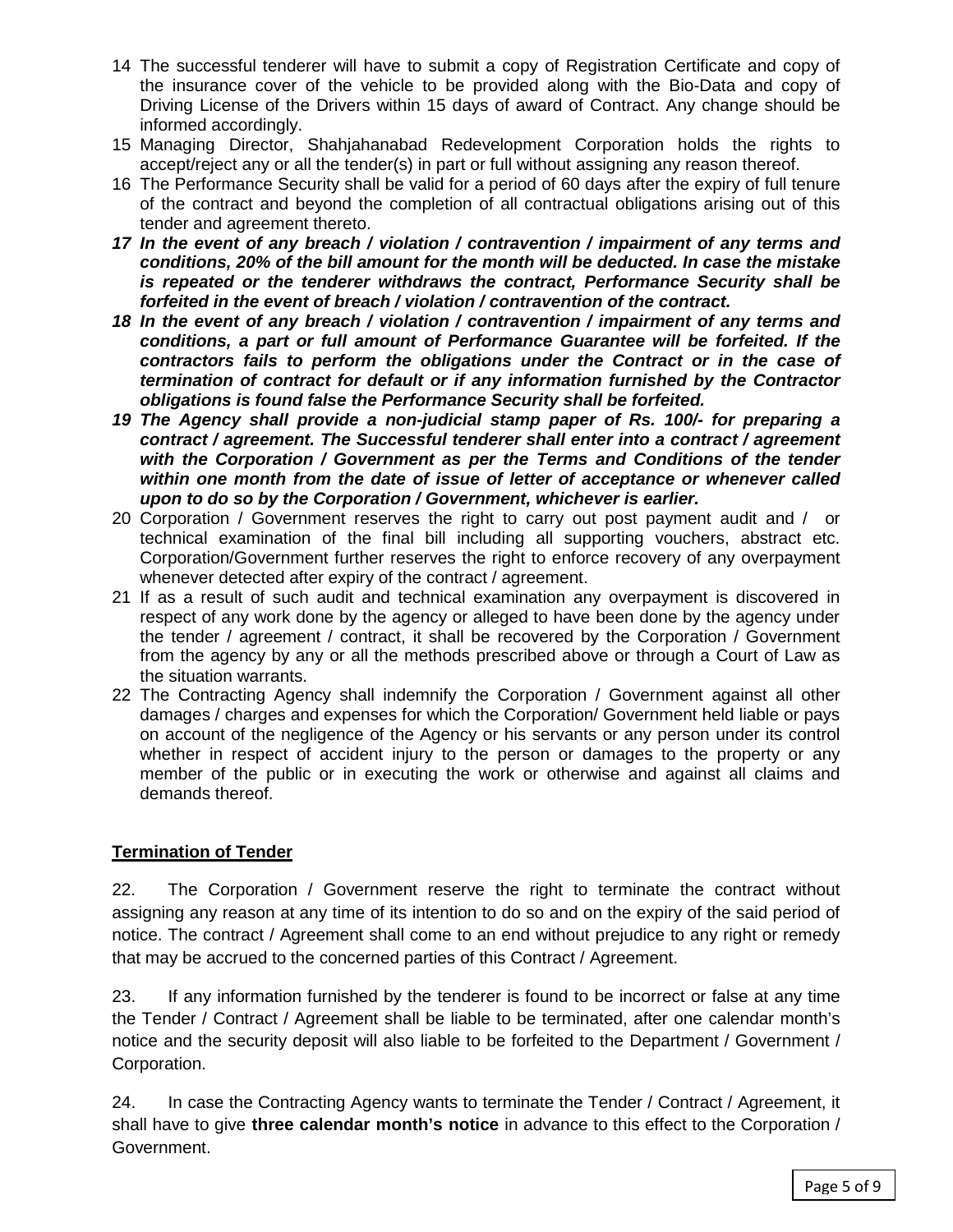### **Arbitration**

- 25. All disputes shall be subject to Delhi Jurisdiction.
- 26. List of documents to be enclosed with the Bid:-
	- I. Covering Letter
	- II. Copy of Registration Certificate of Vehicle
	- III. Copy of Insurance cover
	- IV. Copy of Pollution Under Control Certificate
	- V. Copy of Driving License of Driver
	- VI. Commercial Bid Form
- 17 Bid Evaluation Criteria:-

a) Among eligible, the Department Tender Evaluation committee shall select the bidders who are charging reasonable rates for **10 hours/80kms.** (10x30 hours / 80x30 kilometers)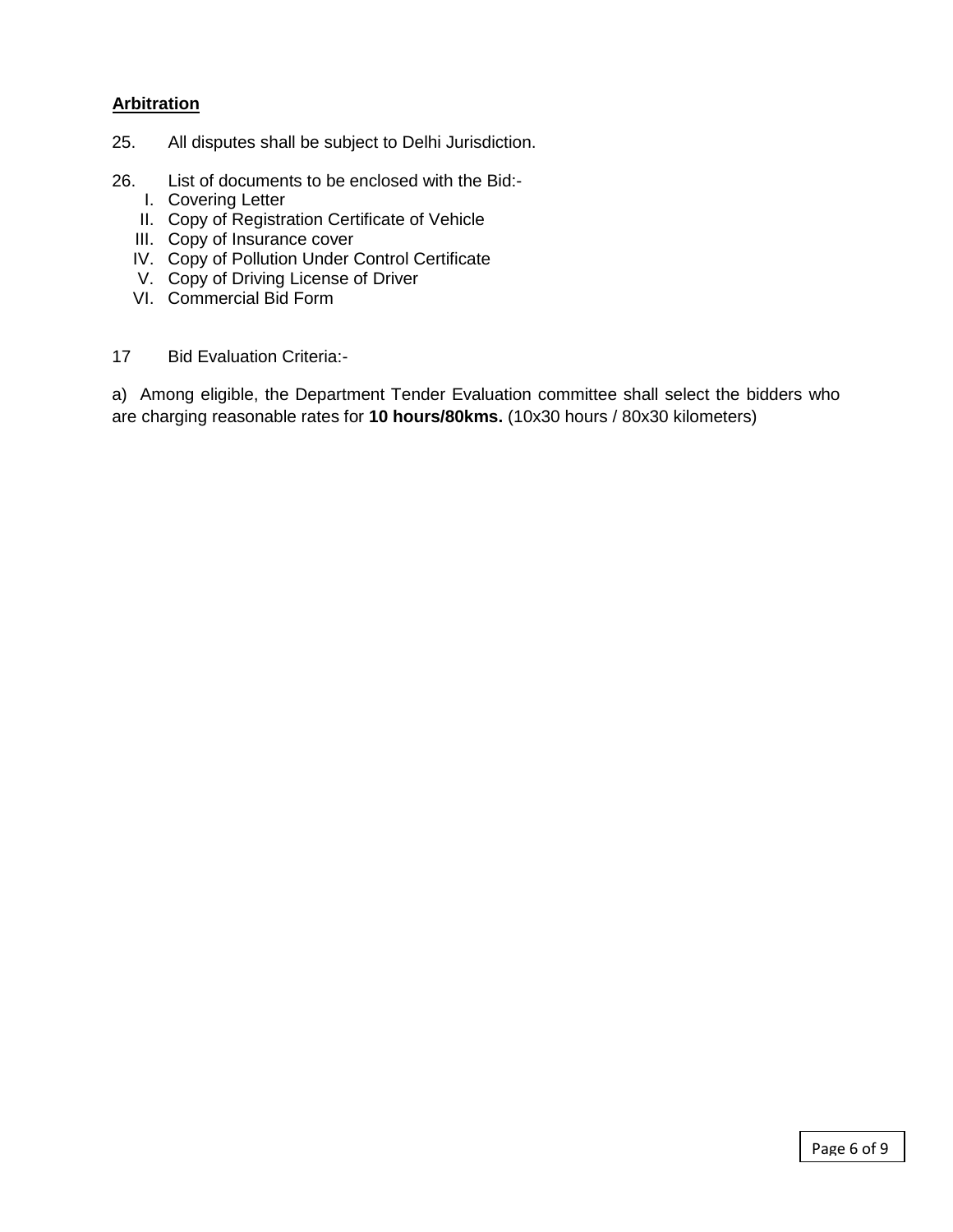#### **TENDER FORM**

#### **SHAHJAHANABAD REDEVELOPMENT CORPORATION**

Schedule of Prices for Hiring of Commercial Vehicles for Shahjahanabad Redevelopment Corporation in manner as specified in Specifications and Bidding Documents.

#### **Financial Bid**

 $\frac{1}{\sqrt{2}}$  ,  $\frac{1}{\sqrt{2}}$  ,  $\frac{1}{\sqrt{2}}$  ,  $\frac{1}{\sqrt{2}}$  ,  $\frac{1}{\sqrt{2}}$  ,  $\frac{1}{\sqrt{2}}$  ,  $\frac{1}{\sqrt{2}}$  ,  $\frac{1}{\sqrt{2}}$  ,  $\frac{1}{\sqrt{2}}$  ,  $\frac{1}{\sqrt{2}}$  ,  $\frac{1}{\sqrt{2}}$  ,  $\frac{1}{\sqrt{2}}$  ,  $\frac{1}{\sqrt{2}}$  ,  $\frac{1}{\sqrt{2}}$  ,  $\frac{1}{\sqrt{2}}$ 

Tenderer's Name & Address:-

To

**The Managing Director Shahjahanabad Redevelopment Corporation Govt. of NCT of Delhi 2nd Level, A-Wing, Vikas Bhawan-II, Upper Bela Road, Civil Lines, Delhi-110054**

| S.N | <b>Item</b>                                                                                       | Tata Indigo (AC) | Tata Indica (AC) |
|-----|---------------------------------------------------------------------------------------------------|------------------|------------------|
| 0.  |                                                                                                   | Per Vehicle      | Per Vehicle      |
|     | Charges for 10 Hrs/80 Kilometer (Per day)                                                         |                  |                  |
| 2   | Charges for Extra per Kilometer (Permissible only<br>when the distance exceeds $80x30 = 2400$ KM) |                  |                  |
| 3   | Charges for extra hours (Permissible only when the<br>time duration exceeds 10x 30=300 hours)     |                  |                  |

**Note:-** The prices quoted in the Tender should be **INCLUSIVE** of all other Charges e.g. Service, Labour, handling, etc. but exclusive of Service Tax.

Signature of the Tenderer

Name of the Tenderer

Seal of the Firm

Note:-

.

- 1. Please enclose all relevant documents etc with the Bid
- 2. The Bid must be submitted on this sheet only.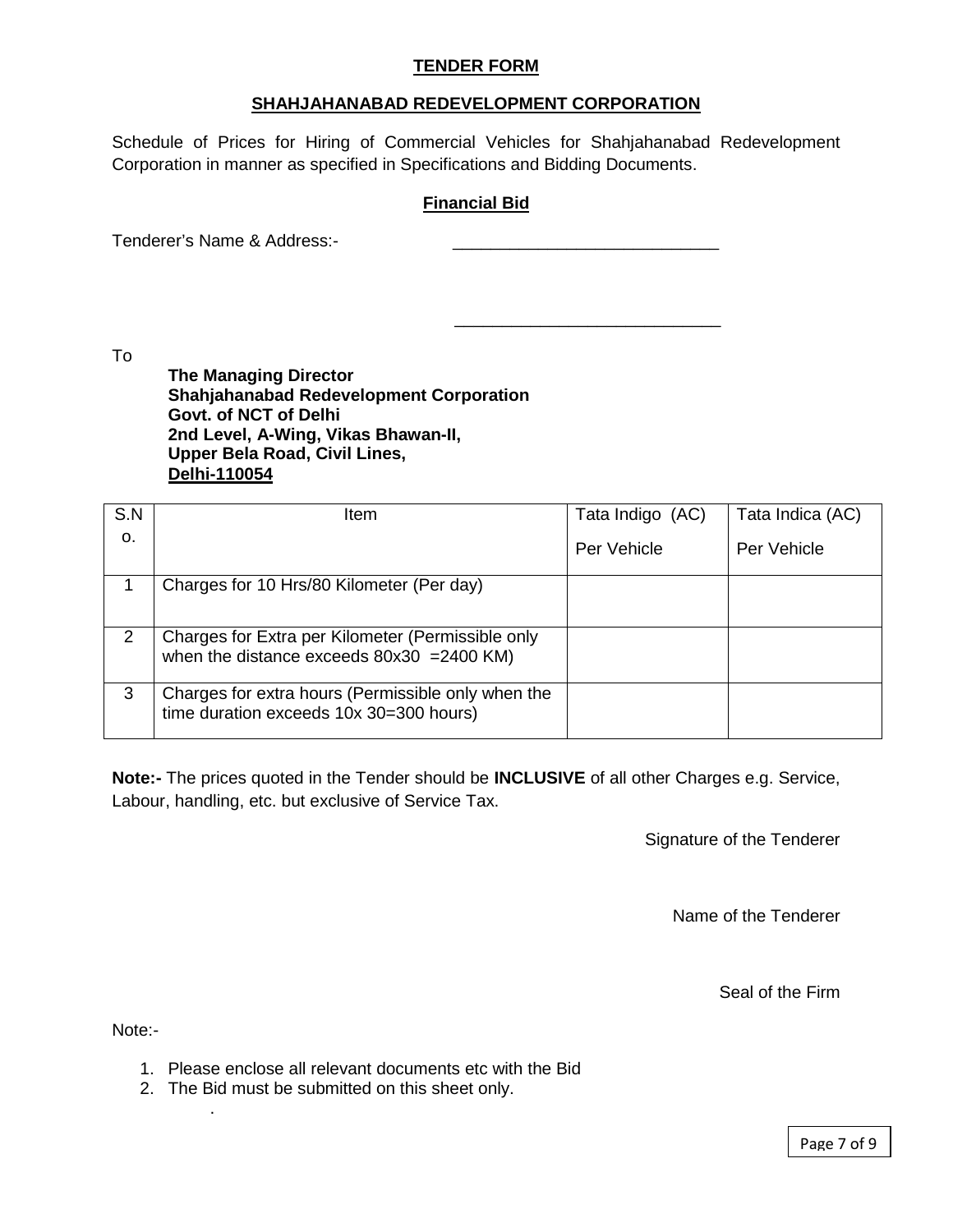### **Certificate on Non-Participation of near Relatives in the Tender**

(As required under Section (10) clause (13) sub clause (13) of Bid-Documents)

# **CERTIFICATE**

 $I$  **I** and  $I$  and  $I$  and  $I$  and  $I$  and  $I$  and  $I$  and  $I$  and  $I$  and  $I$  and  $I$  and  $I$  and  $I$  and  $I$  and  $I$  and  $I$  and  $I$  and  $I$  and  $I$  and  $I$  and  $I$  and  $I$  and  $I$  and  $I$  and  $I$  and  $I$  and  $I$  and **\_\_\_\_\_\_\_\_\_\_\_hereby certify that none of my relative(s) as defined in Section (10) clause (13) sub clause (13) of TENDER document is/are in SRDC as per details given in TENDER document. In case at any stage, it is found that the information given by me is false/in-correct. SRDC shall have the absolute right to take any action as deemed fit/without any prior information to me.**

> **Signed\_\_\_\_\_\_\_\_\_\_\_\_\_\_\_\_\_ For and on behalf of the Contractor Name (caps)\_\_\_\_\_\_\_\_\_\_\_\_\_ Position**

> > **Date\_\_\_\_\_\_\_\_\_\_\_\_\_**